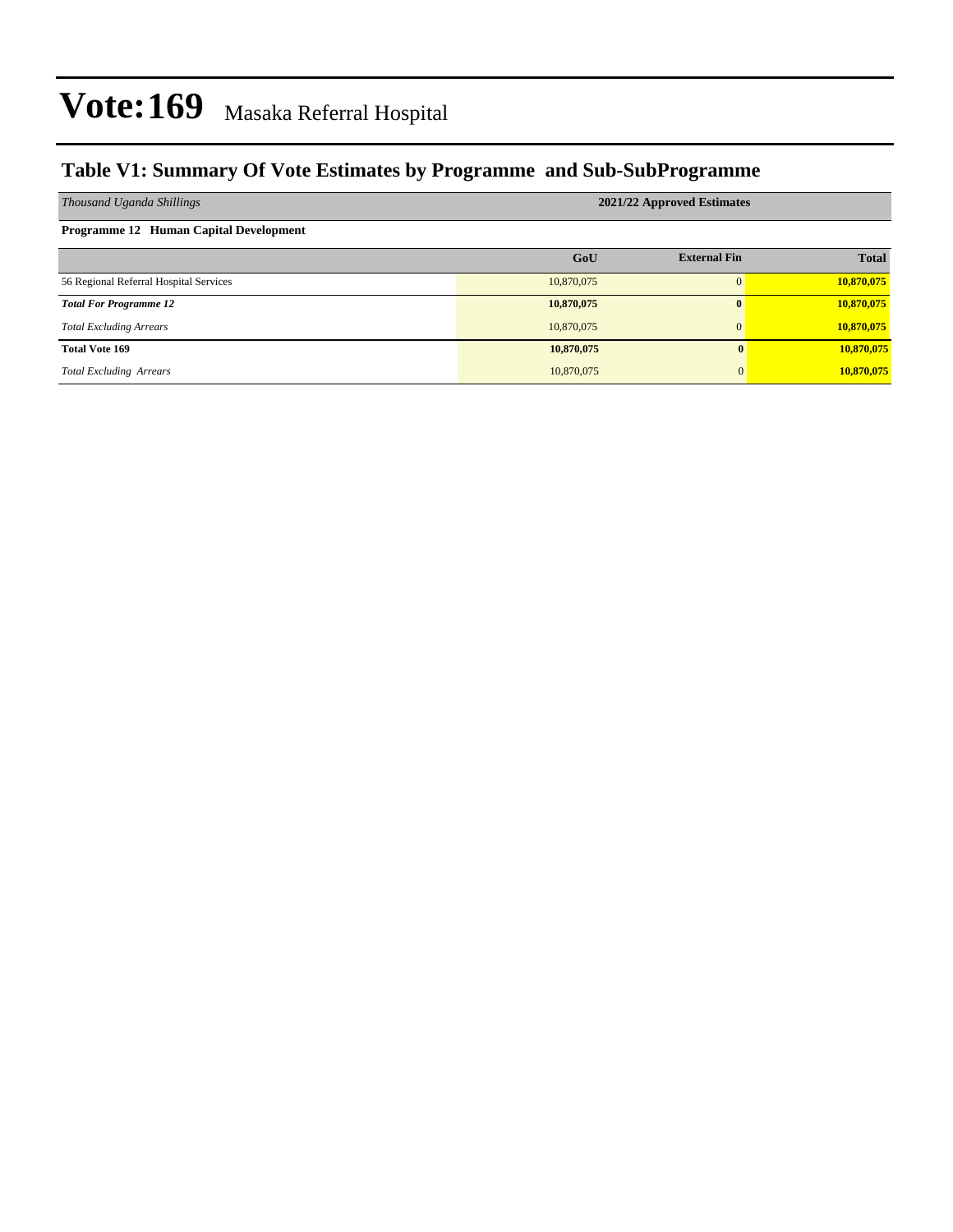### **Table V2: Summary Of Vote Estimates by Sub-SubProgramme,Department and Project**

| Thousand Uganda Shillings                                                 |                  | 2020/21 Approved Budget<br>2021/22 Approved Estimates |                  |              |             |                               |              |
|---------------------------------------------------------------------------|------------------|-------------------------------------------------------|------------------|--------------|-------------|-------------------------------|--------------|
| <b>Sub-SubProgramme 56 Regional Referral Hospital Services</b>            |                  |                                                       |                  |              |             |                               |              |
| <b>Recurrent Budget Estimates</b>                                         | <b>Wage</b>      | <b>Non-Wage</b>                                       | <b>AIA</b>       | <b>Total</b> | <b>Wage</b> | Non-Wage                      | <b>Total</b> |
| 01 Masaka Referral Hospital Services                                      | 4,593,698        | 3,357,739                                             | $\boldsymbol{0}$ | 7,951,437    | 4,660,290   | 2,697,097                     | 7,357,387    |
| 02 Masaka Referral Hospital Internal Audit                                | 6,344            | 6,344                                                 | $\mathbf{0}$     | 12,688       | 6,344       | 6,344                         | 12,688       |
| <b>Total Recurrent Budget Estimates for Sub-</b><br><b>SubProgramme</b>   | 4,600,042        | 3,364,083                                             | 0                | 7,964,125    | 4,666,635   | 2,703,441                     | 7,370,075    |
| Development Budget Estimates                                              | <b>GoU Dev't</b> | <b>External Fin</b>                                   | <b>AIA</b>       | <b>Total</b> |             | <b>GoU Dev't External Fin</b> | <b>Total</b> |
| 1004 Masaka Rehabilitation Referral Hospital                              | 3,296,562        | $\mathbf{0}$                                          | $\mathbf{0}$     | 3,296,562    | 3,300,000   | $\overline{0}$                | 3,300,000    |
| 1586 Retooling of Masaka Regional Referral Hospital                       | 200,000          | $\mathbf{0}$                                          | $\overline{0}$   | 200,000      | 200,000     | $\Omega$                      | 200,000      |
| <b>Total Development Budget Estimates for Sub-</b><br><b>SubProgramme</b> | 3,496,562        | $\bf{0}$                                              | $\bf{0}$         | 3,496,562    | 3,500,000   | $\bf{0}$                      | 3,500,000    |
|                                                                           | GoU              | <b>External Fin</b>                                   | <b>AIA</b>       | <b>Total</b> | GoU         | <b>External Fin</b>           | <b>Total</b> |
| <b>Total For Sub-SubProgramme 56</b>                                      | 11,460,687       | $\mathbf{0}$                                          | $\bf{0}$         | 11,460,687   | 10,870,075  | $\bf{0}$                      | 10,870,075   |
| <b>Total Excluding Arrears</b>                                            | 10,529,545       | 0                                                     | $\overline{0}$   | 10,529,545   | 10,870,075  | $\overline{0}$                | 10,870,075   |
| <b>Total Vote 169</b>                                                     | 11,460,687       | $\bf{0}$                                              | $\bf{0}$         | 11,460,687   | 10,870,075  | $\bf{0}$                      | 10,870,075   |
| <b>Total Excluding Arrears</b>                                            | 10,529,545       | 0                                                     | $\mathbf{0}$     | 10,529,545   | 10,870,075  | $\mathbf{0}$                  | 10,870,075   |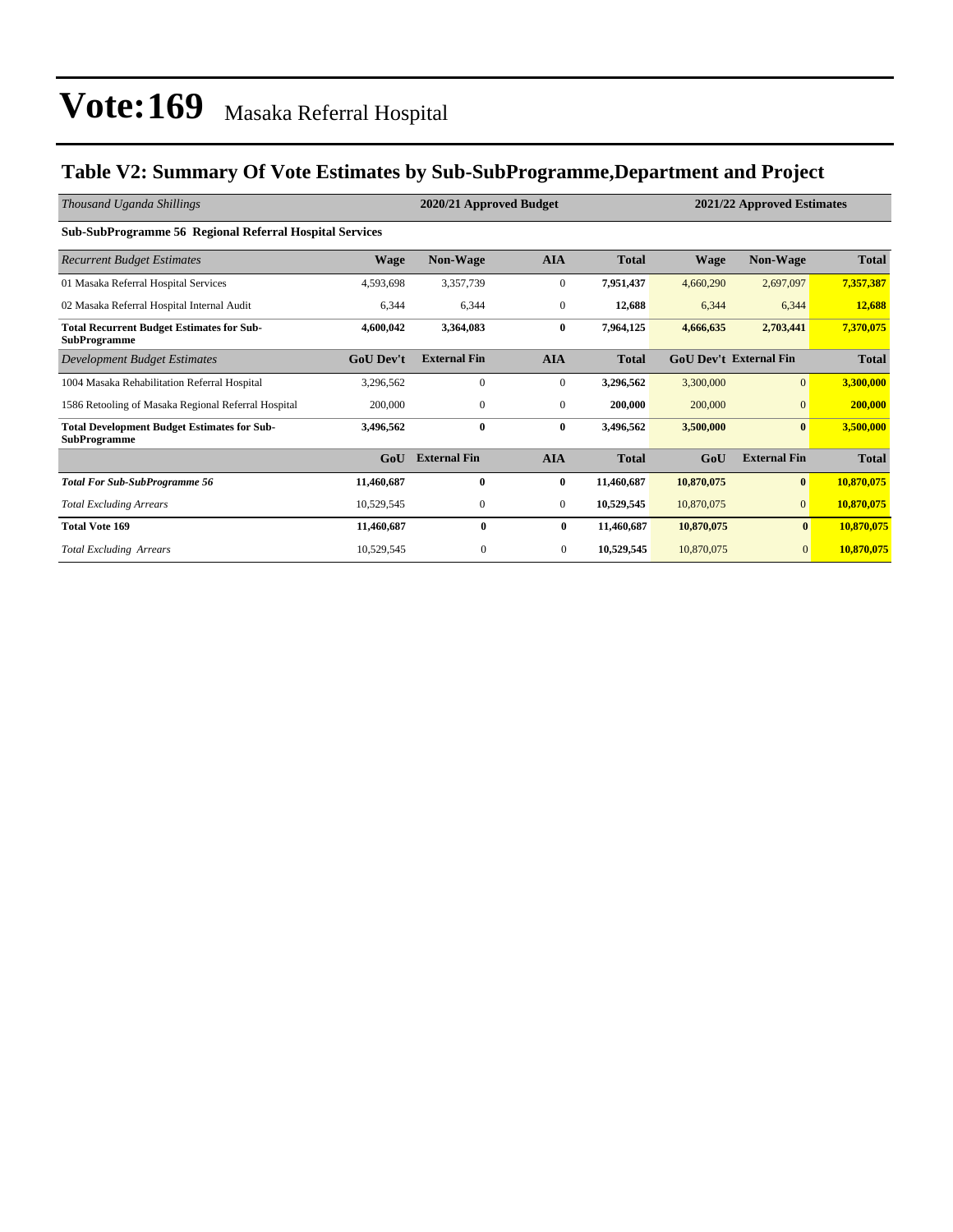### **Table V3: Summary Vote Estimates by Item**

| Thousand Uganda Shillings                                   |           | 2020/21 Approved Budget |            |              | 2021/22 Approved Estimates |                     |              |
|-------------------------------------------------------------|-----------|-------------------------|------------|--------------|----------------------------|---------------------|--------------|
|                                                             | GoU       | <b>External Fin</b>     | <b>AIA</b> | <b>Total</b> | GoU                        | <b>External Fin</b> | <b>Total</b> |
| <b>Employees, Goods and Services (Outputs Provided)</b>     | 7,077,982 | $\bf{0}$                | $\bf{0}$   | 7,077,982    | 7,370,075                  | $\bf{0}$            | 7,370,075    |
| 211101 General Staff Salaries                               | 4,600,042 | $\bf{0}$                | 0          | 4,600,042    | 4,666,635                  | $\bf{0}$            | 4,666,635    |
| 211103 Allowances (Inc. Casuals, Temporary)                 | 210,964   | $\bf{0}$                | $\bf{0}$   | 210,964      | 219,672                    | $\bf{0}$            | 219,672      |
| 212102 Pension for General Civil Service                    | 437,513   | $\bf{0}$                | $\bf{0}$   | 437,513      | 573,146                    | $\bf{0}$            | 573,146      |
| 213001 Medical expenses (To employees)                      | 17,150    | $\bf{0}$                | $\bf{0}$   | 17,150       | 15,150                     | $\bf{0}$            | 15,150       |
| 213002 Incapacity, death benefits and funeral expenses      | 12,000    | $\bf{0}$                | $\bf{0}$   | 12,000       | 10,000                     | $\bf{0}$            | 10,000       |
| 213004 Gratuity Expenses                                    | 292,718   | $\bf{0}$                | 0          | 292,718      | 427,585                    | $\bf{0}$            | 427,585      |
| 221001 Advertising and Public Relations                     | 2,900     | $\bf{0}$                | $\bf{0}$   | 2,900        | 2,900                      | $\bf{0}$            | 2,900        |
| 221002 Workshops and Seminars                               | 7,000     | $\bf{0}$                | $\bf{0}$   | 7,000        | 7,000                      | $\bf{0}$            | 7,000        |
| 221007 Books, Periodicals & Newspapers                      | 7,000     | $\bf{0}$                | $\bf{0}$   | 7,000        | 7,000                      | $\bf{0}$            | 7,000        |
| 221008 Computer supplies and Information Technology<br>(TT) | 8,250     | $\bf{0}$                | $\bf{0}$   | 8,250        | 10,500                     | $\bf{0}$            | 10,500       |
| 221009 Welfare and Entertainment                            | 25,000    | $\bf{0}$                | $\bf{0}$   | 25,000       | 25,927                     | $\bf{0}$            | 25,927       |
| 221010 Special Meals and Drinks                             | 148,463   | $\bf{0}$                | $\bf{0}$   | 148,463      | 135,000                    | $\bf{0}$            | 135,000      |
| 221011 Printing, Stationery, Photocopying and Binding       | 75,100    | 0                       | $\bf{0}$   | 75,100       | 66,000                     | $\bf{0}$            | 66,000       |
| 221012 Small Office Equipment                               | 2,750     | $\bf{0}$                | 0          | 2,750        | 2,750                      | $\bf{0}$            | 2,750        |
| 221020 IPPS Recurrent Costs                                 | $\bf{0}$  | 0                       | $\bf{0}$   | $\bf{0}$     | 20,000                     | $\bf{0}$            | 20,000       |
| 222001 Telecommunications                                   | 6,411     | $\bf{0}$                | $\bf{0}$   | 6,411        | 6,411                      | $\bf{0}$            | 6,411        |
| 222002 Postage and Courier                                  | 500       | $\bf{0}$                | $\bf{0}$   | 500          | 500                        | $\bf{0}$            | 500          |
| 222003 Information and communications technology<br>(ICT)   | 2,000     | $\bf{0}$                | $\bf{0}$   | 2,000        | 2,000                      | $\bf{0}$            | 2,000        |
| 223001 Property Expenses                                    | 10,514    | $\bf{0}$                | $\bf{0}$   | 10,514       | 10,514                     | $\bf{0}$            | 10,514       |
| 223002 Rates                                                | 11,700    | $\bf{0}$                | $\bf{0}$   | 11,700       | 2,700                      | $\bf{0}$            | 2,700        |
| 223004 Guard and Security services                          | 7,664     | 0                       | $\bf{0}$   | 7,664        | 5,660                      | $\bf{0}$            | 5,660        |
| 223005 Electricity                                          | 314,000   | $\bf{0}$                | $\bf{0}$   | 314,000      | 294,000                    | $\bf{0}$            | 294,000      |
| 223006 Water                                                | 190,678   | 0                       | $\bf{0}$   | 190,678      | 172,000                    | $\bf{0}$            | 172,000      |
| 223007 Other Utilities- (fuel, gas, firewood, charcoal)     | 16,000    | 0                       | $\bf{0}$   | 16,000       | 16,000                     | $\bf{0}$            | 16,000       |
| 224001 Medical Supplies                                     | 154,757   | $\bf{0}$                | $\bf{0}$   | 154,757      | 197,205                    | $\bf{0}$            | 197,205      |
| 224004 Cleaning and Sanitation                              | 173,503   | 0                       | $\bf{0}$   | 173,503      | 175,478                    | $\bf{0}$            | 175,478      |
| 224005 Uniforms, Beddings and Protective Gear               | 12,500    | $\bf{0}$                | $\bf{0}$   | 12,500       | 12,500                     | $\bf{0}$            | 12,500       |
| 225001 Consultancy Services- Short term                     | 45,000    | 0                       | $\bf{0}$   | 45,000       | $\boldsymbol{0}$           | $\bf{0}$            | $\bf{0}$     |
| 227001 Travel inland                                        | 92,021    | 0                       | $\bf{0}$   | 92,021       | 80,065                     | $\bf{0}$            | 80,065       |
| 227004 Fuel, Lubricants and Oils                            | 92,854    | $\bf{0}$                | $\bf{0}$   | 92,854       | 84,028                     | $\bf{0}$            | 84,028       |
| 228001 Maintenance - Civil                                  | 28,000    | 0                       | $\bf{0}$   | 28,000       | 48,000                     | $\bf{0}$            | 48,000       |
| 228002 Maintenance - Vehicles                               | 53,031    | $\bf{0}$                | $\bf{0}$   | 53,031       | 44,000                     | $\bf{0}$            | 44,000       |
| 228003 Maintenance – Machinery, Equipment &<br>Furniture    | 18,000    | $\bf{0}$                | $\bf{0}$   | 18,000       | 27,750                     | $\bf{0}$            | 27,750       |
| 273102 Incapacity, death benefits and funeral expenses      | 2,000     | $\bf{0}$                | $\bf{0}$   | 2,000        | 2,000                      | $\bf{0}$            | 2,000        |
| <b>Investment</b> (Capital Purchases)                       | 3,451,562 | $\bf{0}$                | $\bf{0}$   | 3,451,562    | 3,500,000                  | $\bf{0}$            | 3,500,000    |
| 312101 Non-Residential Buildings                            | 2,651,562 | 0                       | $\bf{0}$   | 2,651,562    | 2,350,000                  | $\bf{0}$            | 2,350,000    |
| 312102 Residential Buildings                                | 600,000   | $\bf{0}$                | $\bf{0}$   | 600,000      | 950,000                    | $\bf{0}$            | 950,000      |
| 312212 Medical Equipment                                    | 200,000   | $\bf{0}$                | $\bf{0}$   | 200,000      | 200,000                    | $\bf{0}$            | 200,000      |
| <b>Arrears</b>                                              | 931,142   | $\pmb{0}$               | $\bf{0}$   | 931,142      | $\bf{0}$                   | $\bf{0}$            | $\bf{0}$     |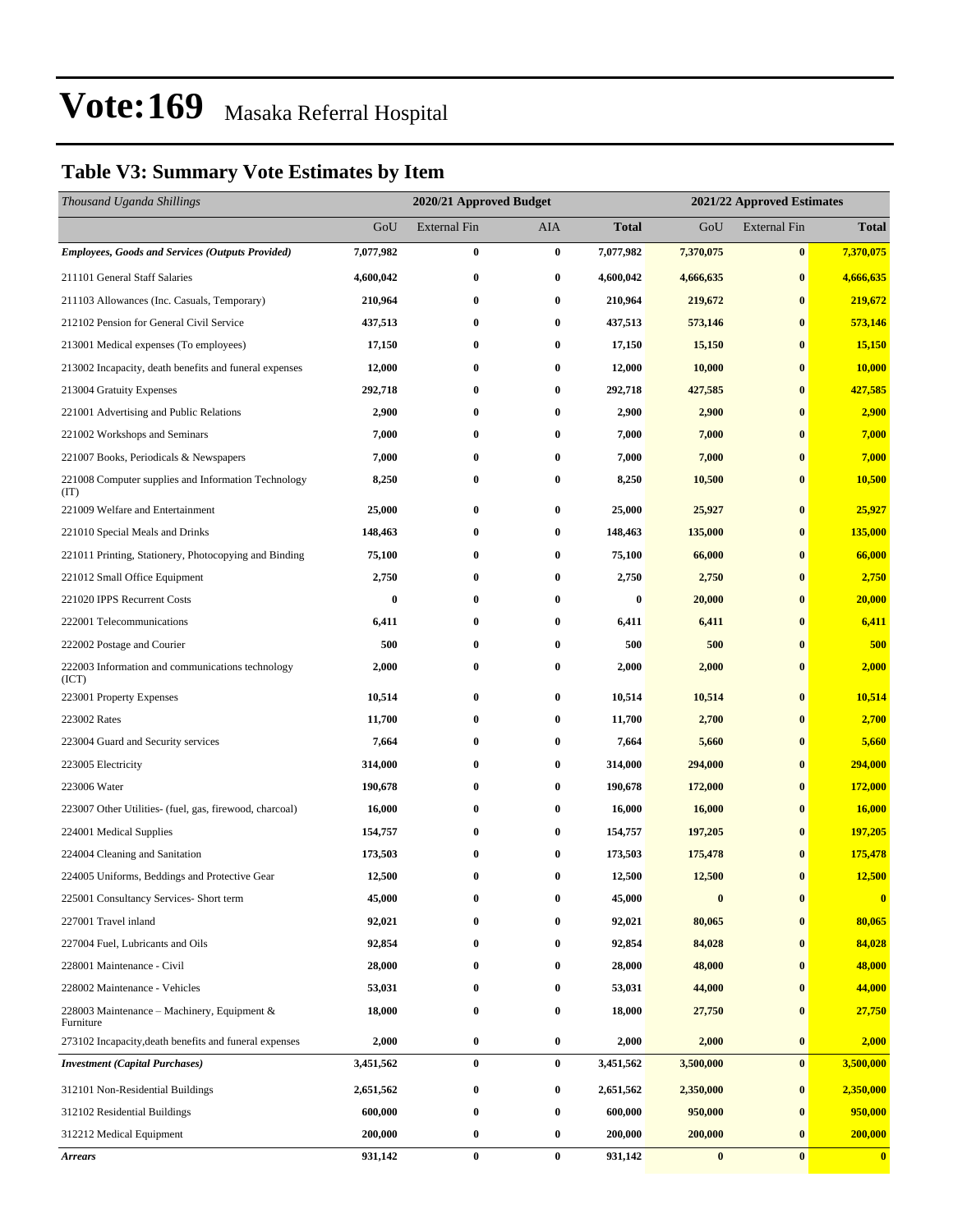| 321608 General Public Service Pension arrears<br>(Budgeting) | 931.142    |  | 931.142    |            |            |
|--------------------------------------------------------------|------------|--|------------|------------|------------|
| <b>Grand Total Vote 169</b>                                  | 11,460,687 |  | 11.460.687 | 10.870,075 | 10,870,075 |
| <b>Total Excluding Arrears</b>                               | 10.529.545 |  | 10.529.545 | 10.870,075 | 10,870,075 |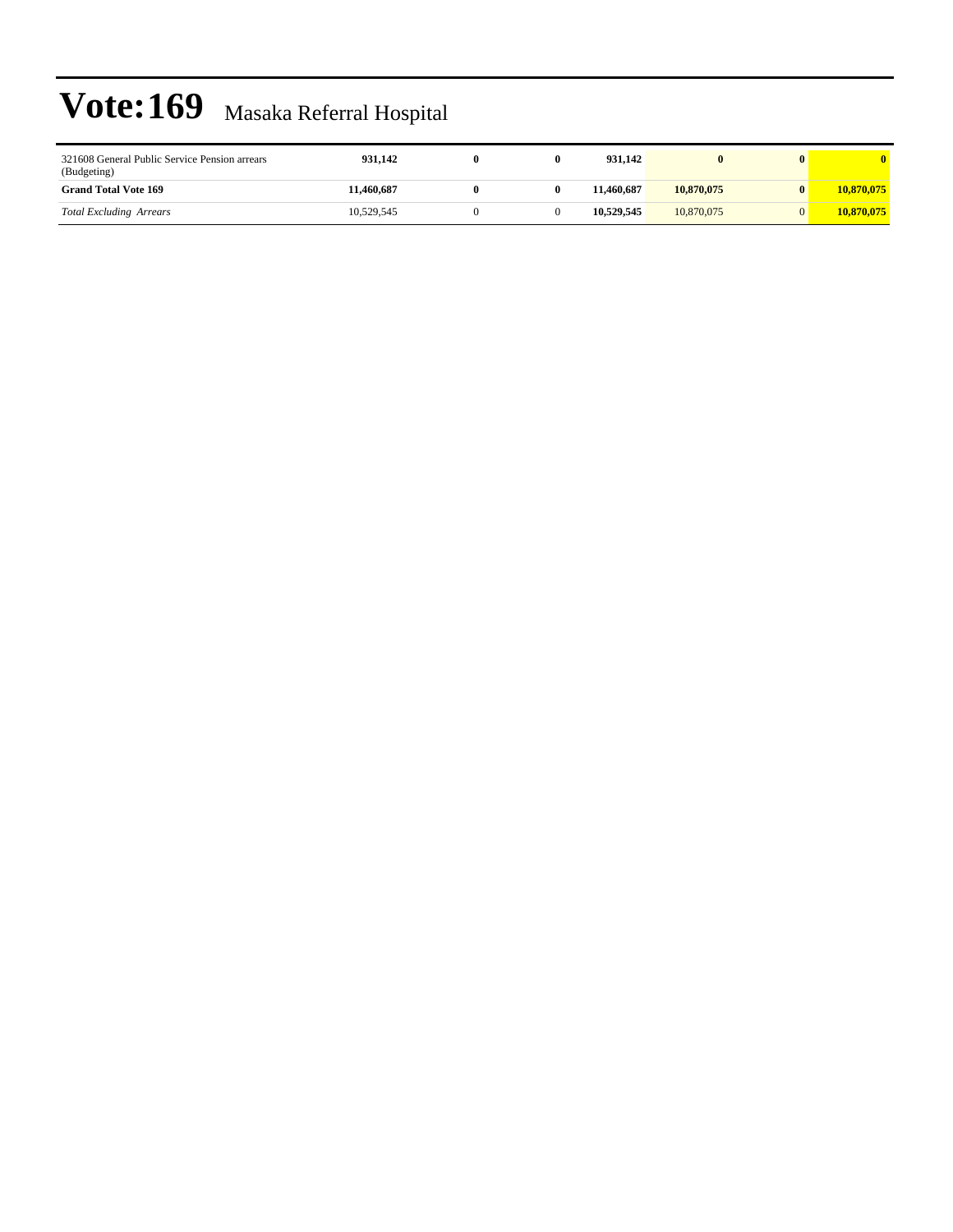### **Table V4: Detailed Estimates by Sub-SubProgramme, Department,Project and Budget Output and Item**

#### *Sub-SubProgrammme 56 Regional Referral Hospital Services*

*Recurrent Budget Estimates*

#### **Department 01 Masaka Referral Hospital Services**

| Thousand Uganda Shillings                                |                  | 2020/21 Approved Budget |                  |              |                       | 2021/22 Approved Estimates |              |
|----------------------------------------------------------|------------------|-------------------------|------------------|--------------|-----------------------|----------------------------|--------------|
| <b>Outputs Provided</b>                                  | Wage             | Non Wage                | AIA              | <b>Total</b> | Wage                  | Non Wage                   | <b>Total</b> |
| <b>Budget Output 085601 Inpatient services</b>           |                  |                         |                  |              |                       |                            |              |
| 211103 Allowances (Inc. Casuals, Temporary)              | $\boldsymbol{0}$ | 168,000                 | $\boldsymbol{0}$ | 168,000      | $\boldsymbol{0}$      | 168,000                    | 168,000      |
| 213001 Medical expenses (To employees)                   | $\boldsymbol{0}$ | 9,950                   | $\mathbf{0}$     | 9,950        | $\mathbf{0}$          | 9,950                      | 9,950        |
| 213002 Incapacity, death benefits and funeral expenses   | $\boldsymbol{0}$ | 2,000                   | $\mathbf{0}$     | 2,000        | $\mathbf{0}$          | $\mathbf{0}$               | $\mathbf{0}$ |
| 213004 Gratuity Expenses                                 | $\boldsymbol{0}$ | 292,718                 | $\mathbf{0}$     | 292,718      | $\mathbf{0}$          | 427,585                    | 427,585      |
| 221007 Books, Periodicals & Newspapers                   | $\boldsymbol{0}$ | 3,000                   | $\boldsymbol{0}$ | 3,000        | $\boldsymbol{0}$      | 3,000                      | 3,000        |
| 221009 Welfare and Entertainment                         | $\boldsymbol{0}$ | 5,000                   | $\boldsymbol{0}$ | 5,000        | $\boldsymbol{0}$      | 5,927                      | 5,927        |
| 221010 Special Meals and Drinks                          | $\boldsymbol{0}$ | 116,463                 | $\mathbf{0}$     | 116,463      | $\mathbf{0}$          | 103,000                    | 103,000      |
| 221011 Printing, Stationery, Photocopying and Binding    | $\boldsymbol{0}$ | 46,000                  | $\mathbf{0}$     | 46,000       | $\boldsymbol{0}$      | 51,000                     | 51,000       |
| 221012 Small Office Equipment                            | $\boldsymbol{0}$ | 2,750                   | $\mathbf{0}$     | 2,750        | $\mathbf{0}$          | 2,750                      | 2,750        |
| 222001 Telecommunications                                | $\boldsymbol{0}$ | 3,800                   | $\boldsymbol{0}$ | 3,800        | $\boldsymbol{0}$      | 3,800                      | 3,800        |
| 223001 Property Expenses                                 | $\boldsymbol{0}$ | 2,120                   | $\boldsymbol{0}$ | 2,120        | $\boldsymbol{0}$      | 2,120                      | 2,120        |
| 223004 Guard and Security services                       | $\boldsymbol{0}$ | 1,620                   | $\mathbf{0}$     | 1,620        | $\mathbf{0}$          | 1,620                      | 1,620        |
| 223005 Electricity                                       | $\boldsymbol{0}$ | 288,000                 | $\mathbf{0}$     | 288,000      | $\boldsymbol{0}$      | 286,000                    | 286,000      |
| 223006 Water                                             | $\boldsymbol{0}$ | 158,794                 | $\mathbf{0}$     | 158,794      | $\mathbf{0}$          | 6,000                      | 6,000        |
| 224001 Medical Supplies                                  | $\boldsymbol{0}$ | 154,757                 | $\boldsymbol{0}$ | 154,757      | $\boldsymbol{0}$      | 93,220                     | 93,220       |
| 224004 Cleaning and Sanitation                           | $\boldsymbol{0}$ | 80,000                  | $\boldsymbol{0}$ | 80,000       | $\boldsymbol{0}$      | 89,000                     | 89,000       |
| 227001 Travel inland                                     | $\boldsymbol{0}$ | 13,249                  | $\mathbf{0}$     | 13,249       | $\mathbf{0}$          | 45,249                     | 45,249       |
| 227004 Fuel, Lubricants and Oils                         | $\boldsymbol{0}$ | 40,331                  | $\mathbf{0}$     | 40,331       | $\boldsymbol{0}$      | 45,331                     | 45,331       |
| 228001 Maintenance - Civil                               | $\boldsymbol{0}$ | $\boldsymbol{0}$        | $\mathbf{0}$     | $\bf{0}$     | $\mathbf{0}$          | 32,000                     | 32,000       |
| 228002 Maintenance - Vehicles                            | $\boldsymbol{0}$ | $\boldsymbol{0}$        | $\mathbf{0}$     | $\bf{0}$     | $\boldsymbol{0}$      | 10,000                     | 10,000       |
| 228003 Maintenance - Machinery, Equipment & Furniture    | $\boldsymbol{0}$ | 2,000                   | $\boldsymbol{0}$ | 2,000        | $\boldsymbol{0}$      | 5,000                      | 5,000        |
| <b>Total Cost of Budget Output 01</b>                    | 0                | 1,390,552               | 0                | 1,390,552    | $\boldsymbol{\theta}$ | 1,390,552                  | 1,390,552    |
| <b>Budget Output 085602 Outpatient services</b>          |                  |                         |                  |              |                       |                            |              |
| 211103 Allowances (Inc. Casuals, Temporary)              | $\boldsymbol{0}$ | 10,000                  | $\mathbf{0}$     | 10,000       | $\boldsymbol{0}$      | 10,000                     | 10,000       |
| 213001 Medical expenses (To employees)                   | $\boldsymbol{0}$ | 1,000                   | $\mathbf{0}$     | 1,000        | $\mathbf{0}$          | 1,000                      | 1,000        |
| 213002 Incapacity, death benefits and funeral expenses   | $\boldsymbol{0}$ | 6,000                   | $\mathbf{0}$     | 6,000        | $\boldsymbol{0}$      | 6,000                      | 6,000        |
| 221002 Workshops and Seminars                            | $\boldsymbol{0}$ | 1,000                   | $\mathbf{0}$     | 1,000        | $\mathbf{0}$          | 1,000                      | 1,000        |
| 221008 Computer supplies and Information Technology (IT) | $\boldsymbol{0}$ | 2,250                   | $\mathbf{0}$     | 2,250        | $\boldsymbol{0}$      | 4,500                      | 4,500        |
| 221010 Special Meals and Drinks                          | $\boldsymbol{0}$ | 16,000                  | $\mathbf{0}$     | 16,000       | $\boldsymbol{0}$      | 16,000                     | 16,000       |
| 221011 Printing, Stationery, Photocopying and Binding    | $\boldsymbol{0}$ | 10,000                  | $\boldsymbol{0}$ | 10,000       | $\boldsymbol{0}$      | 10,000                     | 10,000       |
| 223002 Rates                                             | $\boldsymbol{0}$ | 11,700                  | $\boldsymbol{0}$ | 11,700       | $\boldsymbol{0}$      | 2,700                      | 2,700        |
| 223006 Water                                             | $\boldsymbol{0}$ | $\boldsymbol{0}$        | $\mathbf{0}$     | $\bf{0}$     | $\boldsymbol{0}$      | 12,000                     | 12,000       |
| 223007 Other Utilities- (fuel, gas, firewood, charcoal)  | $\boldsymbol{0}$ | 2,000                   | $\boldsymbol{0}$ | 2,000        | $\boldsymbol{0}$      | 2,000                      | 2,000        |
| 224001 Medical Supplies                                  | $\boldsymbol{0}$ | $\boldsymbol{0}$        | $\boldsymbol{0}$ | $\bf{0}$     | $\boldsymbol{0}$      | 28,000                     | 28,000       |
| 224004 Cleaning and Sanitation                           | $\boldsymbol{0}$ | 68,000                  | $\boldsymbol{0}$ | 68,000       | $\boldsymbol{0}$      | 68,000                     | 68,000       |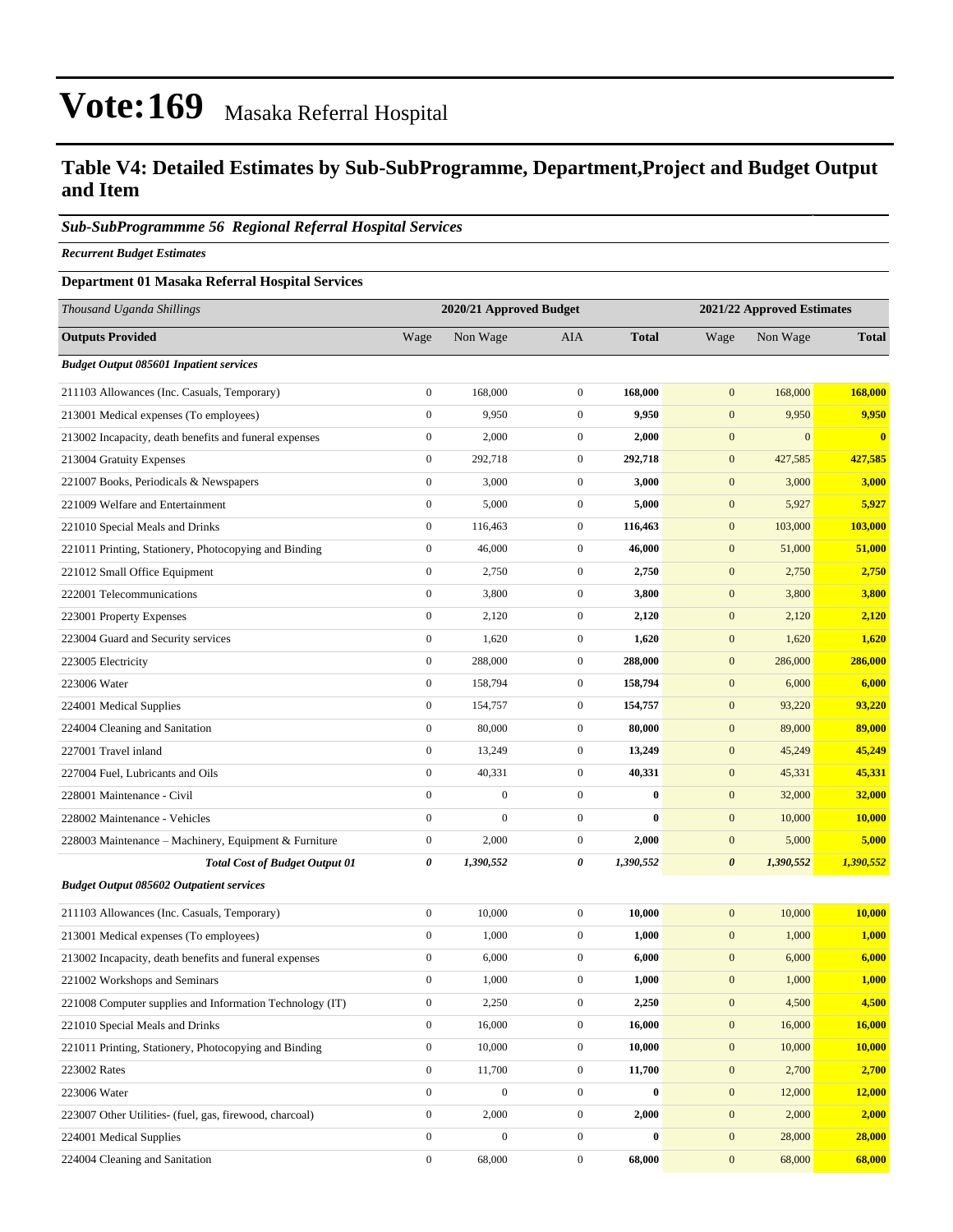| 224005 Uniforms, Beddings and Protective Gear                                    | $\boldsymbol{0}$ | 10,000           | $\boldsymbol{0}$ | 10,000    | $\mathbf{0}$          | 10,000         | 10,000                  |
|----------------------------------------------------------------------------------|------------------|------------------|------------------|-----------|-----------------------|----------------|-------------------------|
| 227001 Travel inland                                                             | $\mathbf{0}$     | 15,264           | $\boldsymbol{0}$ | 15,264    | $\mathbf{0}$          | 15,264         | 15,264                  |
| 227004 Fuel, Lubricants and Oils                                                 | $\boldsymbol{0}$ | 8,308            | $\mathbf{0}$     | 8,308     | $\mathbf{0}$          | 8,308          | 8,308                   |
| 228001 Maintenance - Civil                                                       | $\boldsymbol{0}$ | 16,000           | $\mathbf{0}$     | 16,000    | $\mathbf{0}$          | 16,000         | <b>16,000</b>           |
| 228002 Maintenance - Vehicles                                                    | $\mathbf{0}$     | 10,000           | $\boldsymbol{0}$ | 10,000    | $\mathbf{0}$          | 10,000         | 10,000                  |
| 228003 Maintenance - Machinery, Equipment & Furniture                            | $\boldsymbol{0}$ | 10,000           | $\boldsymbol{0}$ | 10,000    | $\mathbf{0}$          | 16,750         | 16,750                  |
| 273102 Incapacity, death benefits and funeral expenses                           | $\boldsymbol{0}$ | 2,000            | $\boldsymbol{0}$ | 2,000     | $\mathbf{0}$          | 2,000          | 2,000                   |
| <b>Total Cost of Budget Output 02</b>                                            | 0                | 199,522          | 0                | 199,522   | $\boldsymbol{\theta}$ | 239,522        | 239,522                 |
| <b>Budget Output 085603 Medicines and health supplies procured and dispensed</b> |                  |                  |                  |           |                       |                |                         |
| 213001 Medical expenses (To employees)                                           | $\boldsymbol{0}$ | 2,000            | $\boldsymbol{0}$ | 2,000     | $\mathbf{0}$          | $\overline{0}$ | $\bf{0}$                |
| 221011 Printing, Stationery, Photocopying and Binding                            | $\boldsymbol{0}$ | 1,100            | $\boldsymbol{0}$ | 1,100     | $\mathbf{0}$          | $\mathbf{0}$   | $\mathbf{0}$            |
| 223004 Guard and Security services                                               | $\boldsymbol{0}$ | 2,004            | $\boldsymbol{0}$ | 2,004     | $\boldsymbol{0}$      | $\mathbf{0}$   | $\bf{0}$                |
| 223005 Electricity                                                               | $\boldsymbol{0}$ | 18,000           | $\boldsymbol{0}$ | 18,000    | $\mathbf{0}$          | $\mathbf{0}$   | $\bf{0}$                |
| 223006 Water                                                                     | $\boldsymbol{0}$ | 7,884            | $\boldsymbol{0}$ | 7,884     | $\mathbf{0}$          | $\mathbf{0}$   | $\overline{\mathbf{0}}$ |
| 224001 Medical Supplies                                                          | $\mathbf{0}$     | $\boldsymbol{0}$ | $\boldsymbol{0}$ | $\bf{0}$  | $\mathbf{0}$          | 55,985         | 55,985                  |
| 224004 Cleaning and Sanitation                                                   | $\mathbf{0}$     | 7,025            | $\boldsymbol{0}$ | 7,025     | $\mathbf{0}$          | $\mathbf{0}$   | $\mathbf{0}$            |
| 227004 Fuel, Lubricants and Oils                                                 | $\boldsymbol{0}$ | 5,972            | $\boldsymbol{0}$ | 5,972     | $\mathbf{0}$          | $\mathbf{0}$   | $\bf{0}$                |
| 228001 Maintenance - Civil                                                       | $\boldsymbol{0}$ | 12,000           | 0                | 12,000    | $\mathbf{0}$          | $\mathbf{0}$   | $\bf{0}$                |
| <b>Total Cost of Budget Output 03</b>                                            | 0                | 55,985           | 0                | 55,985    | $\boldsymbol{\theta}$ | 55,985         | 55,985                  |
| <b>Budget Output 085604 Diagnostic services</b>                                  |                  |                  |                  |           |                       |                |                         |
| 211103 Allowances (Inc. Casuals, Temporary)                                      | $\boldsymbol{0}$ | 5,000            | $\boldsymbol{0}$ | 5,000     | $\mathbf{0}$          | 5,000          | 5,000                   |
| 213001 Medical expenses (To employees)                                           | $\mathbf{0}$     | 1,000            | $\boldsymbol{0}$ | 1,000     | $\mathbf{0}$          | 1,000          | 1,000                   |
| 213002 Incapacity, death benefits and funeral expenses                           | $\boldsymbol{0}$ | 2,000            | $\boldsymbol{0}$ | 2,000     | $\mathbf{0}$          | 2,000          | 2,000                   |
| 221002 Workshops and Seminars                                                    | $\boldsymbol{0}$ | 6,000            | $\boldsymbol{0}$ | 6,000     | $\mathbf{0}$          | 6,000          | 6,000                   |
| 221008 Computer supplies and Information Technology (IT)                         | $\boldsymbol{0}$ | 2,000            | $\boldsymbol{0}$ | 2,000     | $\mathbf{0}$          | 2,000          | 2,000                   |
| 221009 Welfare and Entertainment                                                 | $\boldsymbol{0}$ | 11,000           | $\boldsymbol{0}$ | 11,000    | $\mathbf{0}$          | 11,000         | <b>11,000</b>           |
| 223001 Property Expenses                                                         | $\mathbf{0}$     | 2,000            | $\boldsymbol{0}$ | 2,000     | $\mathbf{0}$          | 2,000          | 2,000                   |
| 223004 Guard and Security services                                               | $\boldsymbol{0}$ | 1,000            | $\boldsymbol{0}$ | 1,000     | $\mathbf{0}$          | 1,000          | 1,000                   |
| 223006 Water                                                                     | $\boldsymbol{0}$ | 10,000           | $\boldsymbol{0}$ | 10,000    | $\mathbf{0}$          | 10,000         | 10,000                  |
| 223007 Other Utilities- (fuel, gas, firewood, charcoal)                          | $\boldsymbol{0}$ | 10,000           | $\boldsymbol{0}$ | 10,000    | $\mathbf{0}$          | 10,000         | 10,000                  |
| 224004 Cleaning and Sanitation                                                   | $\boldsymbol{0}$ | 5,000            | $\overline{0}$   | 5,000     | $\mathbf{0}$          | 5,000          | 5,000                   |
| 227001 Travel inland                                                             | $\boldsymbol{0}$ | 10,000           | $\boldsymbol{0}$ | 10,000    | $\mathbf{0}$          | 10,000         | 10,000                  |
| 227004 Fuel, Lubricants and Oils                                                 | $\boldsymbol{0}$ | 14,000           | $\boldsymbol{0}$ | 14,000    | $\boldsymbol{0}$      | 14,000         | <b>14,000</b>           |
| 228002 Maintenance - Vehicles                                                    | $\boldsymbol{0}$ | 24,000           | $\boldsymbol{0}$ | 24,000    | $\boldsymbol{0}$      | 24,000         | 24,000                  |
| 228003 Maintenance – Machinery, Equipment & Furniture                            | $\boldsymbol{0}$ | 6,000            | $\boldsymbol{0}$ | 6,000     | $\mathbf{0}$          | 6,000          | 6,000                   |
| <b>Total Cost of Budget Output 04</b>                                            | $\pmb{\theta}$   | 109,000          | 0                | 109,000   | $\boldsymbol{\theta}$ | 109,000        | 109,000                 |
| <b>Budget Output 085605 Hospital Management and support services</b>             |                  |                  |                  |           |                       |                |                         |
| 211101 General Staff Salaries                                                    | 4,593,698        | $\boldsymbol{0}$ | $\boldsymbol{0}$ | 4,593,698 | 4,660,290             | $\mathbf{0}$   | 4,660,290               |
| 212102 Pension for General Civil Service                                         | $\boldsymbol{0}$ | 437,513          | $\boldsymbol{0}$ | 437,513   | $\mathbf{0}$          | 573,146        | 573,146                 |
| 213001 Medical expenses (To employees)                                           | $\boldsymbol{0}$ | 2,200            | $\boldsymbol{0}$ | 2,200     | $\boldsymbol{0}$      | 2,200          | 2,200                   |
| 213002 Incapacity, death benefits and funeral expenses                           | $\boldsymbol{0}$ | 2,000            | $\boldsymbol{0}$ | 2,000     | $\mathbf{0}$          | 2,000          | 2,000                   |
| 221001 Advertising and Public Relations                                          | $\boldsymbol{0}$ | 2,900            | $\boldsymbol{0}$ | 2,900     | $\boldsymbol{0}$      | 2,900          | 2,900                   |
| 221007 Books, Periodicals & Newspapers                                           | $\boldsymbol{0}$ | 4,000            | $\boldsymbol{0}$ | 4,000     | $\boldsymbol{0}$      | 4,000          | 4,000                   |
| 221008 Computer supplies and Information Technology (IT)                         | $\boldsymbol{0}$ | 4,000            | $\boldsymbol{0}$ | 4,000     | $\mathbf{0}$          | 4,000          | 4,000                   |
| 221009 Welfare and Entertainment                                                 | $\boldsymbol{0}$ | 8,000            | $\boldsymbol{0}$ | 8,000     | $\boldsymbol{0}$      | 8,000          | 8,000                   |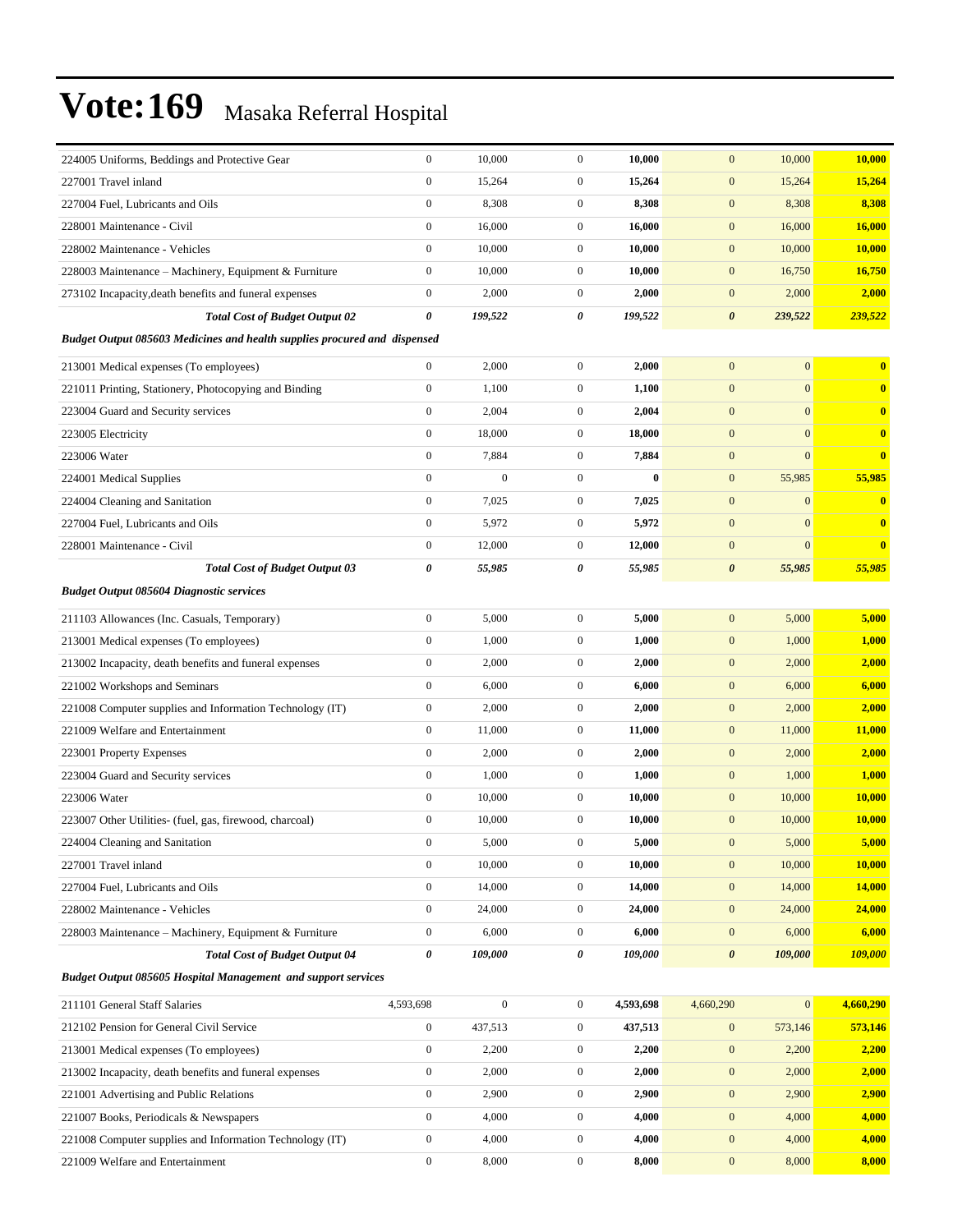| <b>Total Cost Of Outputs Provided</b>                                                                | 4,593,698                            | 2,426,596        | $\bf{0}$                     | 7,020,294           | 4,660,290                     | 2,697,097        | 7,357,387             |
|------------------------------------------------------------------------------------------------------|--------------------------------------|------------------|------------------------------|---------------------|-------------------------------|------------------|-----------------------|
| <b>Total Cost of Budget Output 20</b>                                                                | 0                                    | 5,000            | 0                            | 5,000               | $\boldsymbol{\theta}$         | 5,000            | 5,000                 |
| 221011 Printing, Stationery, Photocopying and Binding                                                | $\boldsymbol{0}$                     | 3,000            | $\boldsymbol{0}$             | 3,000               | $\mathbf{0}$                  | $\mathbf{0}$     | $\mathbf{0}$          |
| 211103 Allowances (Inc. Casuals, Temporary)                                                          | $\boldsymbol{0}$                     | 2,000            | $\boldsymbol{0}$             | 2,000               | $\mathbf{0}$                  | 5,000            | 5,000                 |
| <b>Budget Output 085620 Records Management Services</b>                                              |                                      |                  |                              |                     |                               |                  |                       |
| <b>Total Cost of Budget Output 19</b>                                                                | $\boldsymbol{\theta}$                | 20,000           | 0                            | 20,000              | $\boldsymbol{\theta}$         | 20,000           | 20,000                |
| 227004 Fuel, Lubricants and Oils                                                                     | $\boldsymbol{0}$                     | 4,720            | $\mathbf{0}$                 | 4,720               | $\mathbf{0}$                  | $\mathbf{0}$     | $\bf{0}$              |
| 221020 IPPS Recurrent Costs                                                                          | $\boldsymbol{0}$                     | $\boldsymbol{0}$ | $\boldsymbol{0}$             | $\bf{0}$            | $\mathbf{0}$                  | 20,000           | 20,000                |
| 221011 Printing, Stationery, Photocopying and Binding                                                | $\boldsymbol{0}$                     | 10,000           | $\boldsymbol{0}$             | 10,000              | $\mathbf{0}$                  | $\boldsymbol{0}$ | $\bf{0}$              |
| 211103 Allowances (Inc. Casuals, Temporary)                                                          | $\boldsymbol{0}$                     | 5,280            | $\boldsymbol{0}$             | 5,280               | $\mathbf{0}$                  | $\mathbf{0}$     | $\mathbf{0}$          |
| <b>Budget Output 085619 Human Resource Management Services</b>                                       |                                      |                  |                              |                     |                               |                  |                       |
| <b>Total Cost of Budget Output 08</b>                                                                | $\boldsymbol{\theta}$                | 0                | 0                            | $\pmb{\theta}$      | $\boldsymbol{\theta}$         | 10,000           | 10,000                |
| 211103 Allowances (Inc. Casuals, Temporary)                                                          | $\bf{0}$                             | $\boldsymbol{0}$ | $\boldsymbol{0}$             | $\bf{0}$            | $\bf{0}$                      | 10,000           | 10,000                |
|                                                                                                      |                                      |                  |                              |                     |                               |                  |                       |
| <b>Budget Output 085608 HIV/AIDS Mainstreaming</b>                                                   |                                      |                  |                              |                     |                               |                  |                       |
| <b>Total Cost of Budget Output 07</b>                                                                | 0                                    | 19,380           | 0                            | 19,380              | $\boldsymbol{\theta}$         | 19,380           | 19,380                |
| 227001 Travel inland                                                                                 | $\boldsymbol{0}$                     | 7,380            | $\mathbf{0}$                 | 7,380               | $\mathbf{0}$                  | 6,380            | 6,380                 |
| 211103 Allowances (Inc. Casuals, Temporary)<br>223005 Electricity                                    | $\boldsymbol{0}$                     | 8,000            | $\mathbf{0}$                 | 8,000               | $\mathbf{0}$                  | 8,000            | 8,000                 |
|                                                                                                      | $\boldsymbol{0}$                     | 4,000            | $\overline{0}$               | 4,000               | $\mathbf{0}$                  | 5,000            | 5,000                 |
| <b>Budget Output 085607 Immunisation Services</b>                                                    |                                      |                  |                              |                     |                               |                  |                       |
| <b>Total Cost of Budget Output 06</b>                                                                | 0                                    | 49,872           | 0                            | 49,872              | $\boldsymbol{\theta}$         | 49,872           | 49,872                |
| 228002 Maintenance - Vehicles                                                                        | $\boldsymbol{0}$                     | 2,028            | $\mathbf{0}$                 | 2,028               | $\mathbf{0}$                  | $\boldsymbol{0}$ | $\bf{0}$              |
| 227004 Fuel, Lubricants and Oils                                                                     | $\boldsymbol{0}$                     | 4,000            | $\mathbf{0}$                 | 4,000               | $\mathbf{0}$                  | 5,872            | 5,872                 |
| 224005 Uniforms, Beddings and Protective Gear                                                        | $\boldsymbol{0}$                     | 2,500            | $\mathbf{0}$                 | 2,500               | $\mathbf{0}$                  | 2,500            | 2,500                 |
| 223006 Water                                                                                         | $\mathbf{0}$                         | 10,000           | $\mathbf{0}$                 | 10,000              | $\mathbf{0}$                  | 10,000           | <b>10,000</b>         |
| 221009 Welfare and Entertainment<br>221010 Special Meals and Drinks                                  | $\boldsymbol{0}$<br>$\boldsymbol{0}$ | 1,000<br>16,000  | $\mathbf{0}$<br>$\mathbf{0}$ | 1,000<br>16,000     | $\mathbf{0}$<br>$\mathbf{0}$  | 1,000<br>16,000  | 1,000<br>16,000       |
| 213001 Medical expenses (To employees)                                                               | $\boldsymbol{0}$                     | 1,000            | $\mathbf{0}$                 | 1,000               | $\mathbf{0}$                  | 1,000            | 1,000                 |
| 211103 Allowances (Inc. Casuals, Temporary)                                                          | $\mathbf{0}$                         | 13,344           | $\mathbf{0}$                 | 13,344              | $\mathbf{0}$                  | 13,500           | 13,500                |
|                                                                                                      |                                      |                  |                              |                     |                               |                  |                       |
| <b>Total Cost of Budget Output 05</b><br>Budget Output 085606 Prevention and rehabilitation services |                                      | 577,286          |                              |                     |                               | 797,786          |                       |
| 228002 Maintenance - Vehicles                                                                        | $\boldsymbol{0}$<br>4,593,698        | 17,004           | $\mathbf{0}$<br>0            | 17,004<br>5,170,983 | $\boldsymbol{0}$<br>4,660,290 | $\mathbf{0}$     | $\bf{0}$<br>5,458,076 |
| 227004 Fuel, Lubricants and Oils                                                                     | $\boldsymbol{0}$                     | 15,523           | $\mathbf{0}$                 | 15,523              | $\mathbf{0}$                  | 10,517           | 10,517                |
| 227001 Travel inland                                                                                 | $\boldsymbol{0}$                     | 43,124           | $\mathbf{0}$                 | 43,124              | $\mathbf{0}$                  | $\mathbf{0}$     | $\bf{0}$              |
| 224004 Cleaning and Sanitation                                                                       | $\boldsymbol{0}$                     | 13,478           | $\mathbf{0}$                 | 13,478              | $\mathbf{0}$                  | 13,478           | 13,478                |
| 224001 Medical Supplies                                                                              | $\mathbf{0}$                         | $\boldsymbol{0}$ | $\overline{0}$               | $\bf{0}$            | $\mathbf{0}$                  | 20,000           | 20,000                |
| 223007 Other Utilities- (fuel, gas, firewood, charcoal)                                              | $\boldsymbol{0}$                     | 4,000            | $\overline{0}$               | 4,000               | $\mathbf{0}$                  | 4,000            | 4,000                 |
| 223006 Water                                                                                         | $\boldsymbol{0}$                     | 4,000            | $\mathbf{0}$                 | 4,000               | $\mathbf{0}$                  | 134,000          | 134,000               |
| 223004 Guard and Security services                                                                   | $\boldsymbol{0}$                     | 3,040            | $\mathbf{0}$                 | 3,040               | $\mathbf{0}$                  | 3,040            | 3,040                 |
| 223001 Property Expenses                                                                             | $\boldsymbol{0}$                     | 6,394            | $\mathbf{0}$                 | 6,394               | $\mathbf{0}$                  | 6,394            | 6,394                 |
| 222003 Information and communications technology (ICT)                                               | $\boldsymbol{0}$                     | 2,000            | $\overline{0}$               | 2,000               | $\mathbf{0}$                  | 2,000            | 2,000                 |
| 222002 Postage and Courier                                                                           | $\boldsymbol{0}$                     | 500              | $\overline{0}$               | 500                 | $\mathbf{0}$                  | 500              | 500                   |
| 222001 Telecommunications                                                                            | $\mathbf{0}$                         | 2,611            | $\mathbf{0}$                 | 2,611               | $\mathbf{0}$                  | 2,611            | 2,611                 |
| 221011 Printing, Stationery, Photocopying and Binding                                                | $\boldsymbol{0}$                     | 5,000            | $\mathbf{0}$                 | 5,000               | $\mathbf{0}$                  | 5,000            | 5,000                 |
|                                                                                                      |                                      |                  |                              |                     |                               |                  |                       |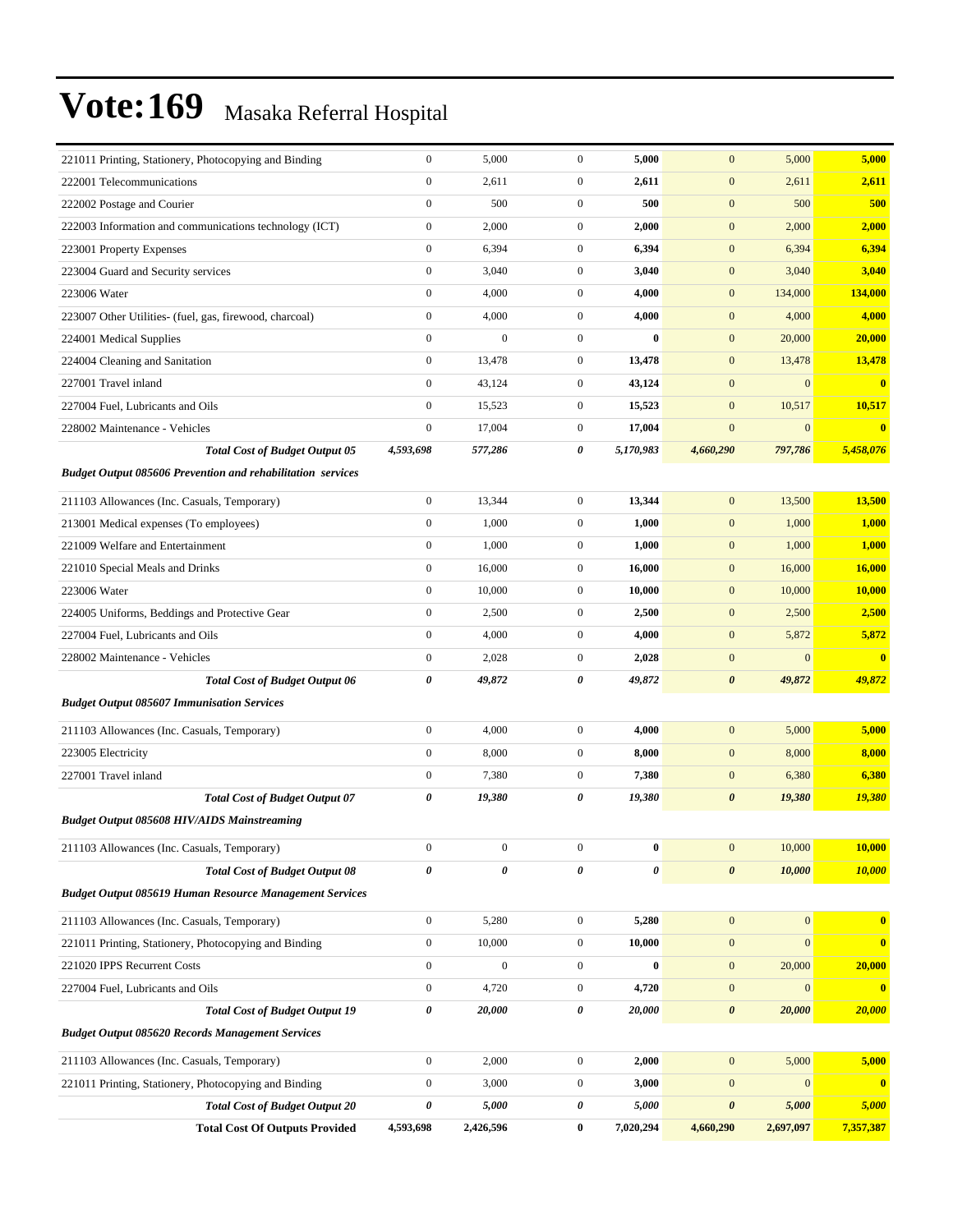| <b>Arrears</b>                                            | Wage         | Non Wage                | <b>AIA</b>   | <b>Total</b> | Wage                  | Non Wage                   | <b>Total</b>          |
|-----------------------------------------------------------|--------------|-------------------------|--------------|--------------|-----------------------|----------------------------|-----------------------|
| <b>Budget Output 085699 Arrears</b>                       |              |                         |              |              |                       |                            |                       |
| 321608 General Public Service Pension arrears (Budgeting) | $\mathbf{0}$ | 931,142                 | $\mathbf{0}$ | 931,142      | $\mathbf{0}$          | $\overline{0}$             | $\mathbf{0}$          |
| <b>Total Cost of Budget Output 99</b>                     | 0            | 931,142                 | 0            | 931,142      | $\boldsymbol{\theta}$ | $\boldsymbol{\theta}$      | $\boldsymbol{\theta}$ |
| <b>Total Cost Of Arrears</b>                              | $\bf{0}$     | 931,142                 | $\bf{0}$     | 931,142      | $\bf{0}$              | $\bf{0}$                   | $\overline{0}$        |
| <b>Total Cost for Department 01</b>                       | 4,593,698    | 3,357,739               | $\bf{0}$     | 7,951,437    | 4,660,290             | 2,697,097                  | 7,357,387             |
| <b>Total Excluding Arrears</b>                            | 4,593,698    | 2,426,596               | $\mathbf{0}$ | 7,020,294    | 4,660,290             | 2,697,097                  | 7,357,387             |
| Department 02 Masaka Referral Hospital Internal Audit     |              |                         |              |              |                       |                            |                       |
| Thousand Uganda Shillings                                 |              | 2020/21 Approved Budget |              |              |                       | 2021/22 Approved Estimates |                       |
| <b>Outputs Provided</b>                                   | Wage         | Non Wage                | <b>AIA</b>   | <b>Total</b> | Wage                  | Non Wage                   | <b>Total</b>          |

| <b>Outputs Provided</b>                                              | Wage         | Non Wage     | AIA          | Total  | Wage         | Non Wage     | Total  |
|----------------------------------------------------------------------|--------------|--------------|--------------|--------|--------------|--------------|--------|
| <b>Budget Output 085605 Hospital Management and support services</b> |              |              |              |        |              |              |        |
| 211101 General Staff Salaries                                        | 6,344        | $\mathbf{0}$ | $\mathbf{0}$ | 6,344  | 6,344        | $\mathbf{0}$ | 6,344  |
| 211103 Allowances (Inc. Casuals, Temporary)                          | $\mathbf{0}$ | 3,340        | $\mathbf{0}$ | 3,340  | $\mathbf{0}$ | 3,172        | 3,172  |
| 227001 Travel inland                                                 | $\mathbf{0}$ | 3,004        | $\mathbf{0}$ | 3,004  | $\mathbf{0}$ | 3,172        | 3,172  |
| <b>Total Cost of Budget Output 05</b>                                | 6,344        | 6,344        | 0            | 12,688 | 6,344        | 6,344        | 12,688 |
| <b>Total Cost Of Outputs Provided</b>                                | 6,344        | 6,344        | $\bf{0}$     | 12,688 | 6,344        | 6,344        | 12,688 |
| <b>Total Cost for Department 02</b>                                  | 6,344        | 6,344        | 0            | 12,688 | 6,344        | 6,344        | 12,688 |
| <b>Total Excluding Arrears</b>                                       | 6,344        | 6,344        | $\mathbf{0}$ | 12,688 | 6,344        | 6,344        | 12,688 |
| <b>DI</b> D <b>DI</b> D                                              |              |              |              |        |              |              |        |

*Development Budget Estimates*

#### **Project 1004 Masaka Rehabilitation Referral Hospital**

| Thousand Uganda Shillings                                            |           | 2020/21 Approved Budget       |                  |              |                       | 2021/22 Approved Estimates    |                         |
|----------------------------------------------------------------------|-----------|-------------------------------|------------------|--------------|-----------------------|-------------------------------|-------------------------|
| <b>Outputs Provided</b>                                              |           | <b>GoU Dev't External Fin</b> | <b>AIA</b>       | <b>Total</b> |                       | <b>GoU</b> Dev't External Fin | <b>Total</b>            |
| <b>Budget Output 085605 Hospital Management and support services</b> |           |                               |                  |              |                       |                               |                         |
| 225001 Consultancy Services- Short term                              | 45,000    | $\mathbf{0}$                  | $\overline{0}$   | 45,000       | $\mathbf{0}$          | $\mathbf{0}$                  | $\overline{\mathbf{0}}$ |
| <b>Total Cost Of Budget Output 085605</b>                            | 45,000    | 0                             | 0                | 45,000       | $\boldsymbol{\theta}$ | $\boldsymbol{\theta}$         | $\theta$                |
| <b>Total Cost for Outputs Provided</b>                               | 45,000    | $\mathbf{0}$                  | $\Omega$         | 45,000       | $\mathbf{0}$          | $\overline{0}$                | $\mathbf{0}$            |
| <b>Capital Purchases</b>                                             |           | <b>GoU Dev't External Fin</b> | <b>AIA</b>       | <b>Total</b> |                       | <b>GoU Dev't External Fin</b> | <b>Total</b>            |
| Budget Output 085681 Staff houses construction and rehabilitation    |           |                               |                  |              |                       |                               |                         |
| 312102 Residential Buildings                                         | 600,000   | $\mathbf{0}$                  | $\overline{0}$   | 600.000      | 950,000               | $\overline{0}$                | 950,000                 |
| Total Cost Of Budget Output 085681                                   | 600.000   | 0                             | 0                | 600,000      | 950,000               | $\boldsymbol{\theta}$         | 950,000                 |
| Budget Output 085682 Maternity ward construction and rehabilitation  |           |                               |                  |              |                       |                               |                         |
| 312101 Non-Residential Buildings                                     | 2,651,562 | $\mathbf{0}$                  | $\boldsymbol{0}$ | 2,651,562    | 2,350,000             | $\overline{0}$                | 2,350,000               |
| Total Cost Of Budget Output 085682                                   | 2,651,562 | 0                             | 0                | 2,651,562    | 2,350,000             | $\boldsymbol{\theta}$         | 2,350,000               |
| <b>Total Cost for Capital Purchases</b>                              | 3,251,562 | $\overline{0}$                | $\overline{0}$   | 3,251,562    | 3,300,000             | $\overline{0}$                | 3,300,000               |
| <b>Total Cost for Project: 1004</b>                                  | 3,296,562 | $\overline{0}$                | $\Omega$         | 3,296,562    | 3,300,000             | $\overline{0}$                | 3,300,000               |
| <b>Total Excluding Arrears</b>                                       | 3,296,562 | $\mathbf{0}$                  | $\mathbf{0}$     | 3,296,562    | 3,300,000             | $\overline{0}$                | 3,300,000               |